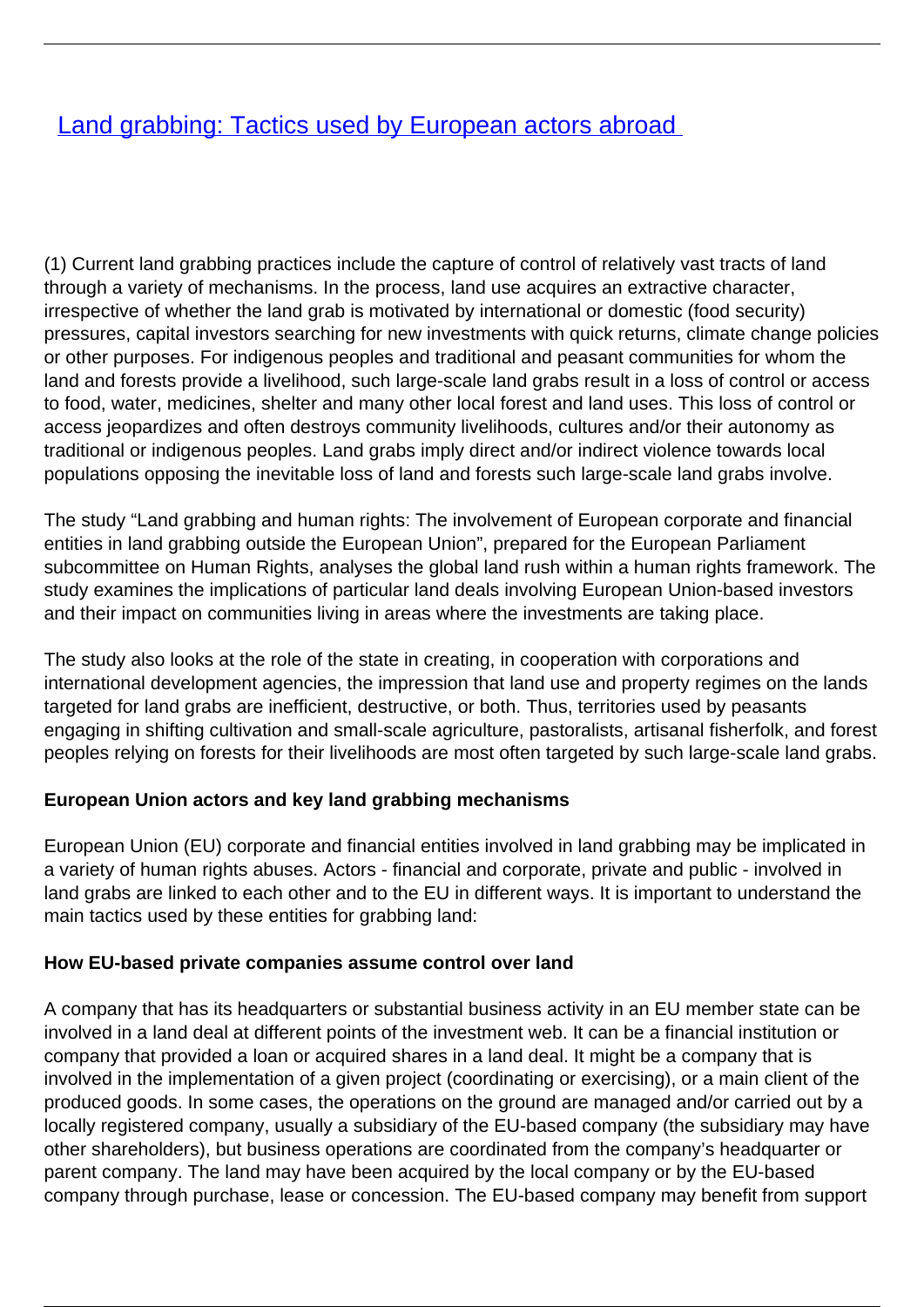by its home country, through intervention by the embassy or via financial or technical support from development agencies for the land acquisition.

## **The case of Luxembourg-based company Socfin**

Socfin (Société Financière des Caoutchoucs), with the French group Bolloré as main shareholder, is an agro-industrial group specialized in oil palm and rubber plantations. The Socfin group is a very complex web of cross investments and shareholdings. Financial holdings of the group are based in Luxemburg; operational companies are based in Luxemburg, Belgium and Switzerland; and subsidiaries for the management of the plantations are established in a dozen Sub-Saharan and Southeast Asian countries. Although Socfin is a very old company with operations dating back to the colonial Belgian rule in what was called Belgian Congo, the company has gone through a significant expansion of its operations in recent years, benefiting from the growing world demand of palm oil for industrial food and agrofuels. Socfin largely relies on self-financing and commercial loans for the expansion of its operations, although it has on several occasions benefited from financial and technical support of Development Financial Institutions like the International Finance Corporation (IFC) of the World Bank Group or the German Investment Corporation, DEG. Severe environmental, social and human rights impacts of Socfin's land investments have been denounced. In different countries this has led to land conflicts, social unrest and criminalisation of local leaders (See recent Action Alert).

## **Finance capital companies from the EU involved in land grabbing:**

Finance capital companies include institutions as diverse as banks, brokerage companies, insurance firms, financial service providers, pension funds, investment funds and firms and venture capital funds (investments in high risk businesses). Finance capital companies have been increasingly involved in land deals since the beginning of the financial crisis and the food price spike in 2007-2008. Since then, land became a target for financial capital investors who needed to find new opportunities for creating quick returns on investment or to find a safe investment for money that could not be invested elsewhere in more lucrative ways. This trend is increasing the importance of financial markets, financial motives, financial institutions and financial elites in the land acquisitions. Financial actors may not always be very visible in a land deal, as they may be financing land grabs indirectly: Banks may provide credit to companies involved in land deals, or pension funds or private and corporate investors might be part of an investment fund that does not disclose where its investments come from.

### **Land grabbing via public-private partnerships:**

In public–private partnerships (PPPs), public funding is used to reduce investment risk for or facilitate investment of private sector, usually corporate players. The partnership can involve one or more governments and one or more private sector companies. In the context of large-scale land deals, the public sector ensures an environment that facilitates land acquisitions and subsequent business activities by private corporations through specific policy interventions. PPPs blur the lines between public and private actors and mix up their respective roles and responsibilities and they thus carry the risk that the state abdicates its public responsibilities and obligations. Indeed, PPPs allow corporations to evade many risks involved in investments in land when governments lower investment risks or twist rules and regulations to their advantage.

### **The Chad-Cameroon pipeline**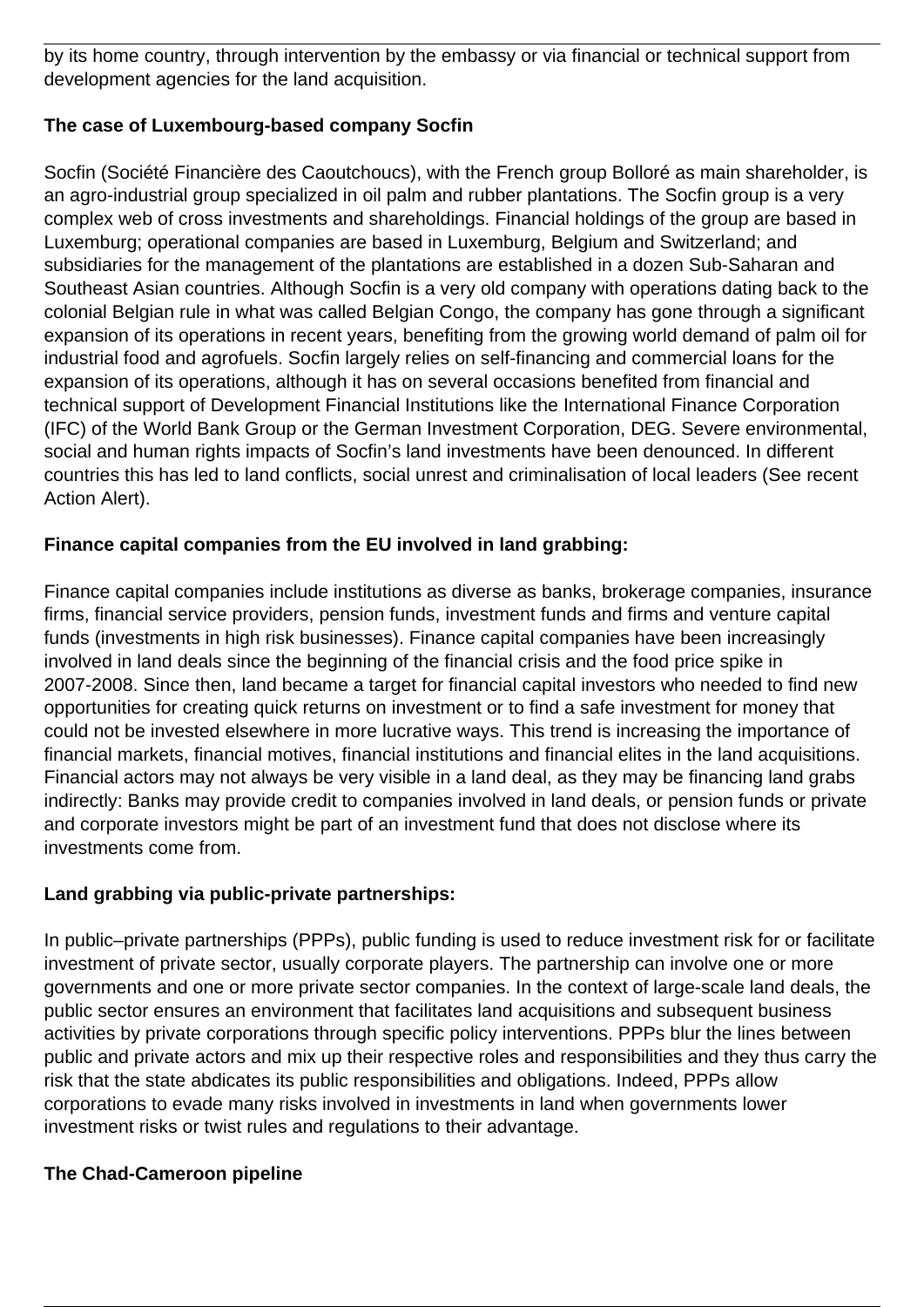Initiated in 2000 to transport the crude oil produced in southern Chad to the Atlantic coast of Cameroon, the 1,000 km pipeline is one of Africa's largest public-private partnerships. Project ownership is comprised of a three-company oil consortium (Exxon/Mobil 40%, Petronas Malaysia 35% and Chevron US 25%) and the governments of Chad and Cameroon, which hold a combined 3% stake in the pipeline portion of the project. The funds used to secure the investment share of the two countries were provided in the form of a loan by the World Bank (2). As Samuel Nguiffo, from CED-AT Cameroon, argues in his article re-printed in this bulletin ("Infrastructure, development and natural resources in Africa: A few examples from Cameroon"), it is clear that the governments incur debt, and those who benefit are the multinational corporations.

## **EU Development Finance involved in land grabbing:**

Development Finance Institutions (DFIs) are important actors in land grabbing, namely as enablers of land deals and investment projects. DFIs are specialised development banks that are usually majority owned by national governments and contribute to the implementation of the latter's foreign development and cooperation policy. However, information on the activities of DFIs is not always easily available. DFIs largely invest money they raise on capital markets; some may source additional capital from national or international development budgets. The scale of private sector financing from International Finance Institutions (IFIs) and European DFIs has increased dramatically. In some cases, involvement of different DFIs can result in the majority of a company's shares being in the hands of DFIs.

## **Feronia's oil palm plantations in the Democratic Republic of Congo**

Feronia Inc., a company listed on the Toronto stock exchange, operates industrial oil palm plantations in the Democratic Republic of Congo (DRC). In January 2016, Feronia became majority owned by CDC, the UK's Development Finance Institution, and several other European development banks, through their investments in the African Agricultural Fund. This Fund is a Mauritius-based private equity fund financed by bilateral and multilateral African development finance institutions. Its Technical Assistance Facility (TAF) is funded primarily by "the European Commission and managed by the International Fund for Agricultural Development (IFAD). The TAF is co-sponsored by the Italian Development Corporation, United Nations Industrial Development Organisation (UNIDO) and the Alliance for a Green Revolution in Africa (AGRA)". In addition, development banks from Germany, Belgium and the Netherlands are also involved as investors. See article in this bulletin: "DRC: Communities mobilise to free themselves from a hundred years of colonial oil palm plantations".

### **Land grabbing through EU policies:**

The following EU policies are particularly relevant to the context of land grabbing:

### Investment policies:

The current international investment regime as promoted by the EU and EU member states contributes, among other serious human rights violations, to an enabling international environment for land grabbing. Investment treaties are by nature one-sided and only investors can invoke the treaty protections and put claims forward against states, even suing them.

### Development policies:

In recent years, the EU has increasingly shifted towards a private sector-led approach to development, arguing that private sector engagement and funding is an indispensable complement to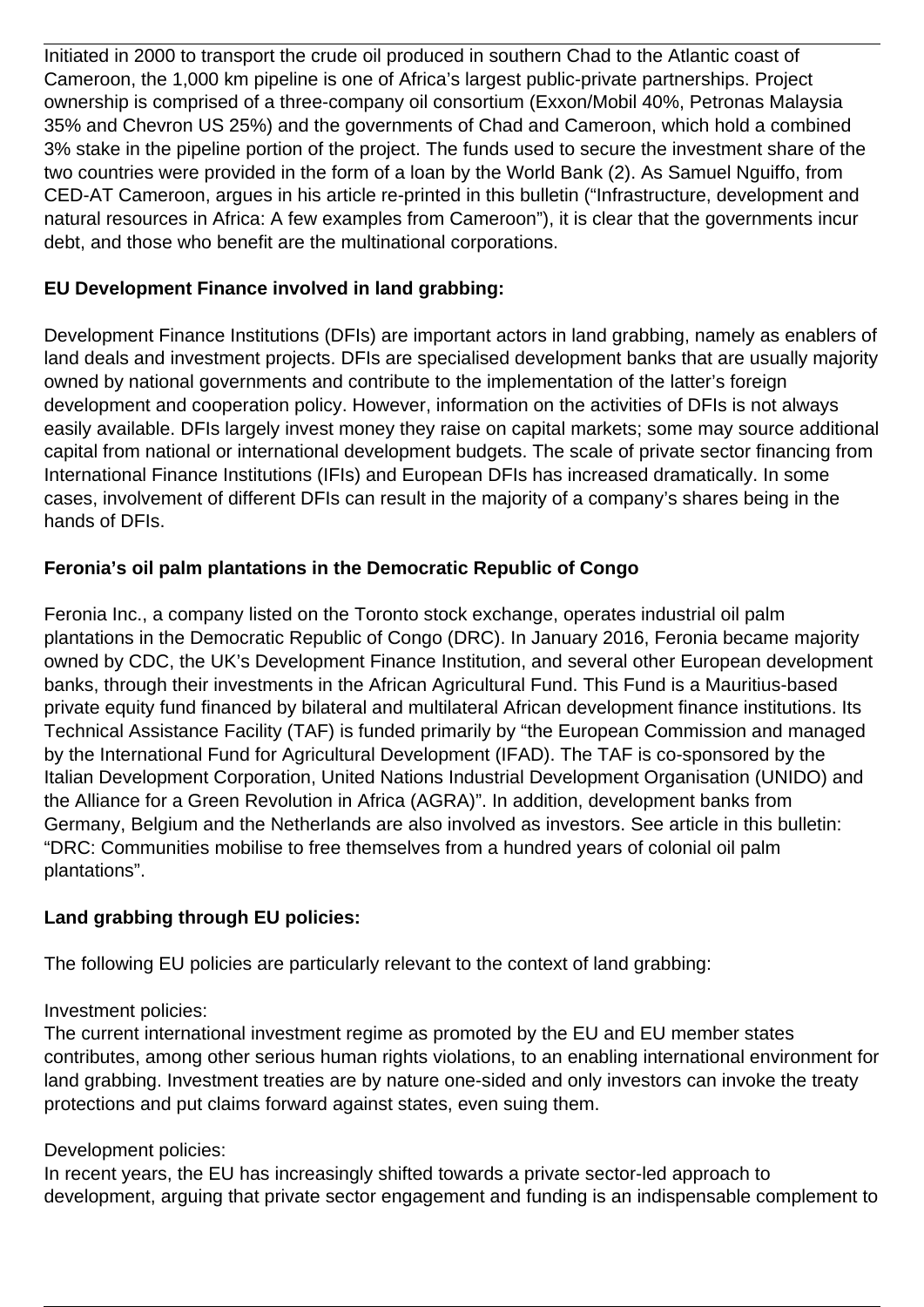EU development assistance.

Bioenergy policies and the EU Renewable Energy Directive (RED):

The RED was adopted in 2009 and entered into force in 2010, and aims at reducing greenhouse gas emissions through the significant scaling up of forms of energy classed as renewable, including agrofuels and production of energy from burning wood. Civil society organisations have repeatedly pointed to the direct link between land grabbing and documented the human rights abuses and the EU agrofuels and bioenergy policies, as well as the involvement of European companies as important actors in land grabbing in this context. (3)

## Trade policies:

With regard to land grabbing, a central concern relates to the incentives created through EU trade agreements for large-scale land acquisitions in countries outside the EU to produce crops for the EU market.

# Climate policies, agreements and treaties:

Agreements made at the United Nations Convention on Climate Change and related events have direct effects on national legislation. Many industrialized governments and multilateral agencies have started programmes and funds to jump-start carbon markets in the countries of the global South, especially those with tropical forests. Norway's International Climate and Forest Initiative, for example, which is pushing for the implementation of REDD+ programmes in the Congo Basin region, the German and French governments as well as the World Bank are some of the relevant players. Large-scale REDD+ projects are being planned in the Republic of Congo and in the DRC, with serious concerns over the lack of adequate consultations with local communities and both apparently might actually end up dispossessing these peoples even further. See article in this bulletin: "Protected Areas in the Congo Basin: Failing both people and biodiversity".

## **Land grabbing through forest conversion:**

Converting forests to other land uses that serve corporate interests is another way of land grabbing. In the last decade, the Congo Basin has experienced an unprecedented growth in demand for land to develop large-scale commodity plantations, particularly of crops such as palm oil. This demand is continuing at a rapid rate. A substantial proportion of land allocated for large-scale agriculture production in the region, particularly for oil palm, is being deforested. Oil palm plantation companies are targeting forests also to generate profits from the timber they can sell, further threatening tropical forests and forest-dependant populations. On top of this, the on-going forest conversion is exacerbating regional deforestation rates and is highly correlated with land rights abuses and a range of other social impacts (4). As a result of these new developments, in 2013, industrial agroconversion may already have become the largest driver of deforestation in the Congo Basin (5).

# **Oil palm expansion in Gabon**

The SIAT group, a Belgian agro-industrial company, has operations in Nigeria, Ghana, Gabon and Côte d'Ivoire. The group's main international bankers are: KBC Group (Belgium), BMI/SBI (Belgium), DEG (Germany), the African Development Bank and the International Finance Corporation (IFC) from the World Bank. As a result of a privatisation exercise implemented by the Government of Gabon in 2003, SIAT acquired the until-then state companies Agrogabon, Hévégab and the Ranch of Nyanga. In 2004 the take-over convention for these enterprises was signed and SIAT Gabon was created. The company owns oil palm and rubber plantations and allied processing industries such as palm oil mills, palm oil refining. Much of the areas chosen for the company's expansion plans are almost